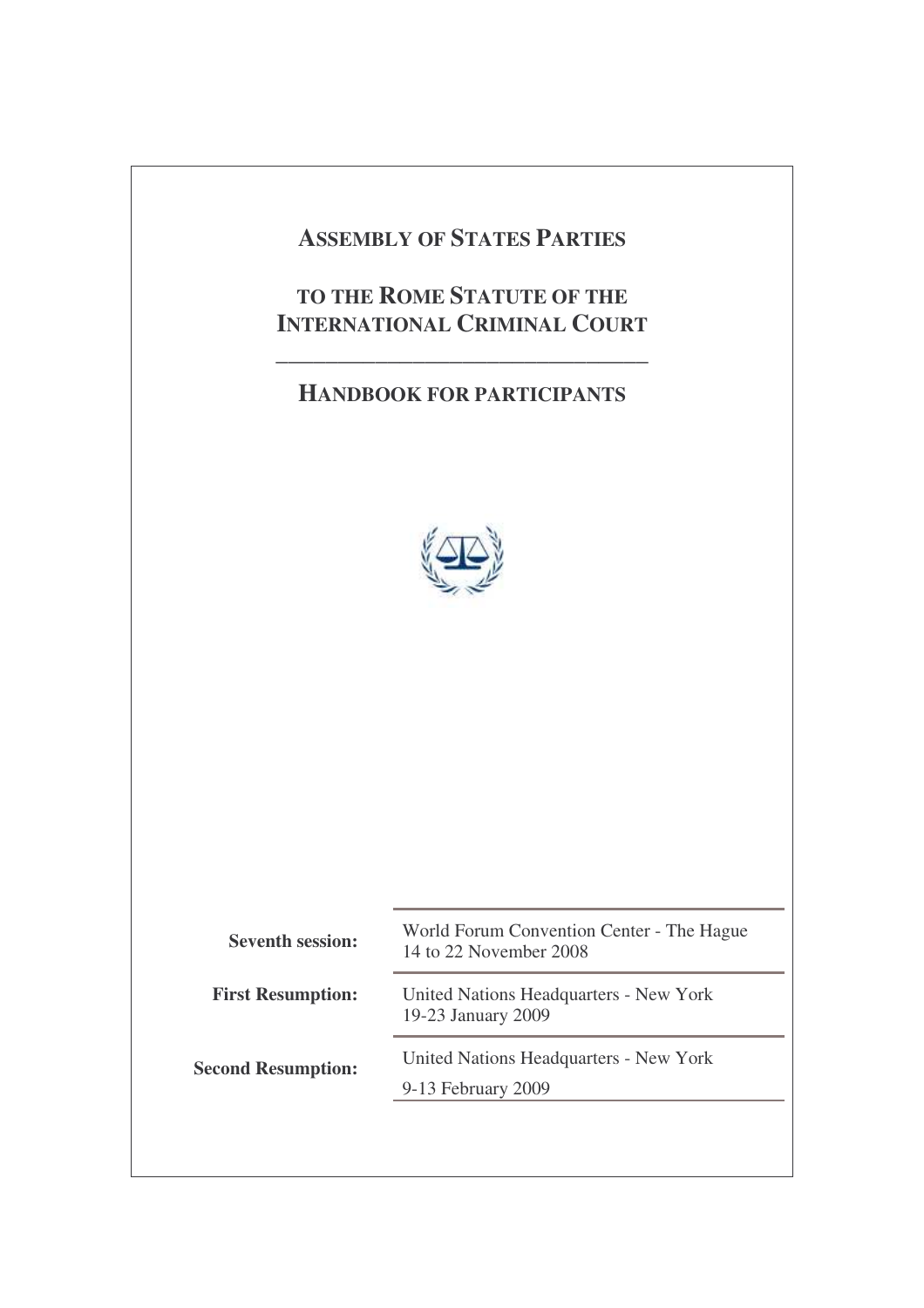### **CONTENTS**

| PAGE                    |                                                                     |
|-------------------------|---------------------------------------------------------------------|
| $\mathbf 1$             | <b>Introduction</b>                                                 |
| $\mathbf{1}$            | <b>Venue and dates</b>                                              |
| $\mathbf{1}$            | <b>Opening of the session</b>                                       |
| $\overline{2}$          | <b>Checklist for States</b>                                         |
| $\overline{2}$          | <b>Registration</b>                                                 |
| $\overline{\mathbf{3}}$ | <b>Credentials</b>                                                  |
| $\overline{\mathbf{3}}$ | <b>Notifications</b>                                                |
| $\overline{\mathbf{4}}$ | <b>Participants</b>                                                 |
| $\overline{\mathbf{4}}$ | On-line addresses for: Rules of Procedure; ASP documentation        |
| 5                       | List of participants                                                |
| 5                       | <b>Journal</b>                                                      |
| 5<br>5                  | <b>Languages</b>                                                    |
| 5                       | <b>Seating arrangements</b><br><b>Meetings</b>                      |
| 5                       | <b>Decision-making</b>                                              |
| 6                       | <b>Elections</b>                                                    |
| 6                       | <b>Statements</b>                                                   |
| 7                       | <b>Distribution of official documents</b>                           |
| $\overline{7}$          | <b>Booking of meeting rooms</b>                                     |
| $\overline{7}$          | <b>Security &amp; safety</b>                                        |
| 7                       | <b>Emergency and medical services</b>                               |
| 8                       | <b>Social events</b>                                                |
| 8                       | <b>Hotels</b>                                                       |
| 8                       | <b>Catering</b>                                                     |
| 8                       | <b>Telephone and internet facilities</b>                            |
| 9                       | <b>Postal services</b>                                              |
| 9                       | <b>Parking</b>                                                      |
| 9                       | <b>Taxis</b>                                                        |
| 9                       | <b>Public transportation</b>                                        |
| <b>10</b>               | <b>Banking and currency exchange</b>                                |
| <b>10</b>               | <b>Shops</b>                                                        |
| 10<br>11                | <b>Cloakroom</b><br><b>Contact information</b>                      |
| 12                      | <b>Annex I: List of States Parties as of 1 October 2008</b>         |
| 13                      | <b>Annex II: Visa information</b>                                   |
| 14                      | Online addresses: NL MFA visa information; list of Dutch consulates |
| 15                      | Annex III: Traveling by Public Transport in The Hague and Environs  |
|                         |                                                                     |
|                         |                                                                     |
|                         |                                                                     |
|                         |                                                                     |
|                         |                                                                     |
|                         |                                                                     |
|                         |                                                                     |
|                         |                                                                     |
|                         |                                                                     |
|                         |                                                                     |

Prepared by the Secretariat of the Assembly of States Parties (ASP Secretariat), October 2008.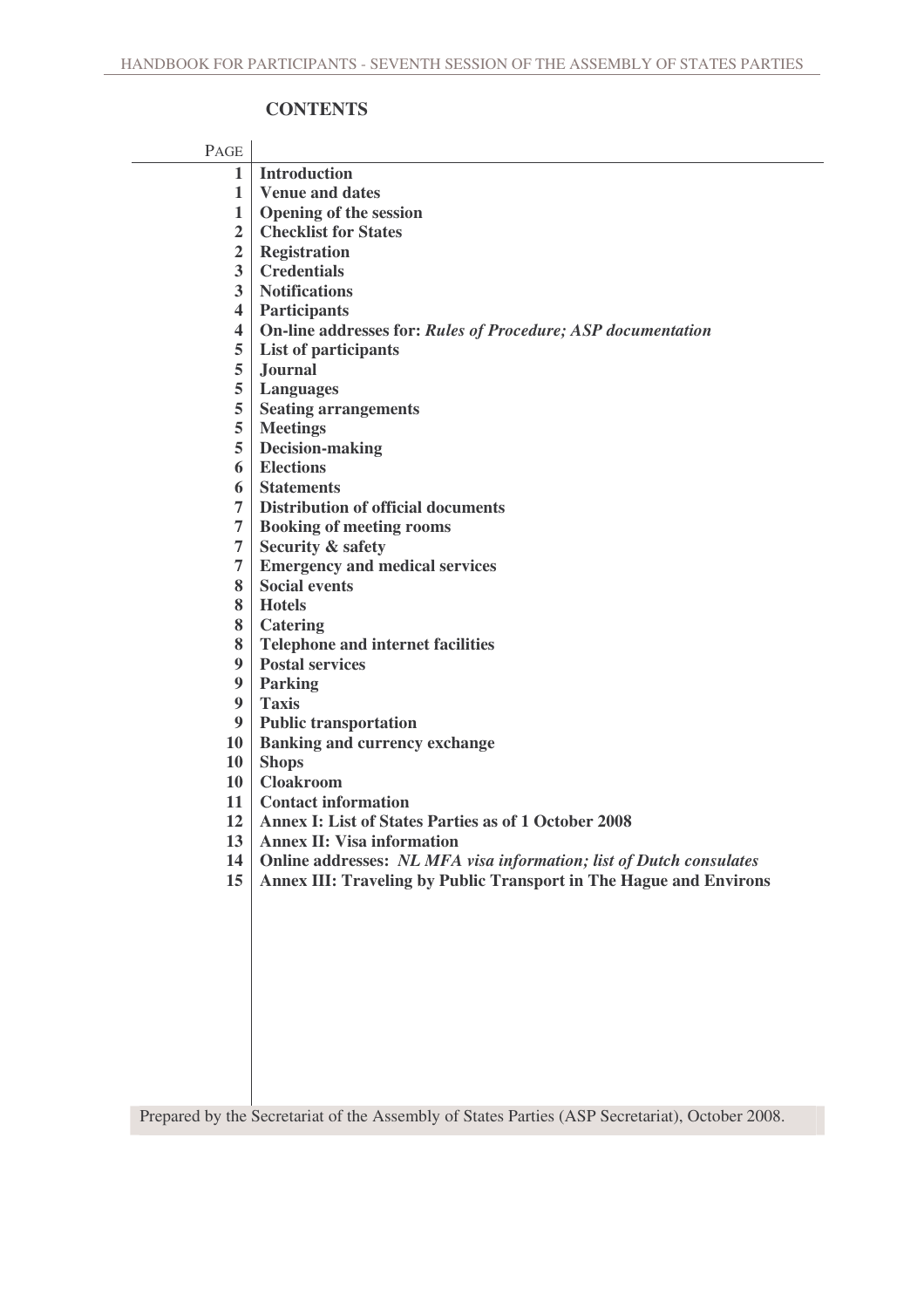### **INTRODUCTION**

At its 6th meeting, on 30 November 2007, the Assembly of States Parties to the Rome Statute of the International Criminal Court (the Assembly) decided to convene its seventh session in The Hague in November 2008, and to have two resumptions of the seventh session in New York. The seventh session will be held in the Hague from 14 to 22 November 2008. The first resumption of the seventh session is scheduled to be held at the United Nations Headquarters, New York, from 19 to 23 January 2009. The second resumption of the seventh session\* which will also take place at United Nations Headquarters, is tentatively scheduled for 9 to 13 February 2009.

Invitations to the seventh session of the Assembly were sent to States and other entities in April 2008 (Note Verbale ICC-ASP/7/S/09).

The Assembly has a Bureau consisting of the President, two Vice-Presidents and 18 members elected by the Assembly from among the representatives of the States Parties for three-year terms. At the beginning of the sixth session, the Assembly elected H. E. Mr. Christian Wenaweser (Liechtenstein) to serve as President for the period 2008-2011. The Assembly will also elect Vice-Presidents and other Members of the Bureau (see http://www.icccpi.int/asp/aspbureau.html).

### **VENUE AND DATES**

#### **THE HAGUE NEW YORK**

The seventh session of the Assembly will be held from 14 to 22 November 2008 in the World Forum Convention Center (WFCC), Churchillplein 10, The Hague (Den Haag), the Netherlands.

The resumed seventh session of the Assembly will be held from 13 to 19 January 2009 at United Nations Headquarters, First Avenue and 42<sup>nd</sup> Street, New York, United States.

### **OPENING OF THE SESSION**

#### **THE HAGUE NEW YORK**

The official opening of the seventh session will take place in the World Forum Theater at the World Forum Convention Center on 14 November 2008 at 10:00 hours. Participants are requested to be seated in the World Forum Theater by 9:45 hours.

The official opening of the first resumption of the seventh session will take place in Conference Room 4 at United Nations Headquarters in New York on 19 January at 10:00 hours. Participants are requested to be seated in Conference Room 4 by 9:45 hours.

\*Special Working Group on the Crime of Aggression

**Online documentation: http://www.icc-cpi.int/asp/documentation/doc\_7thsession.html**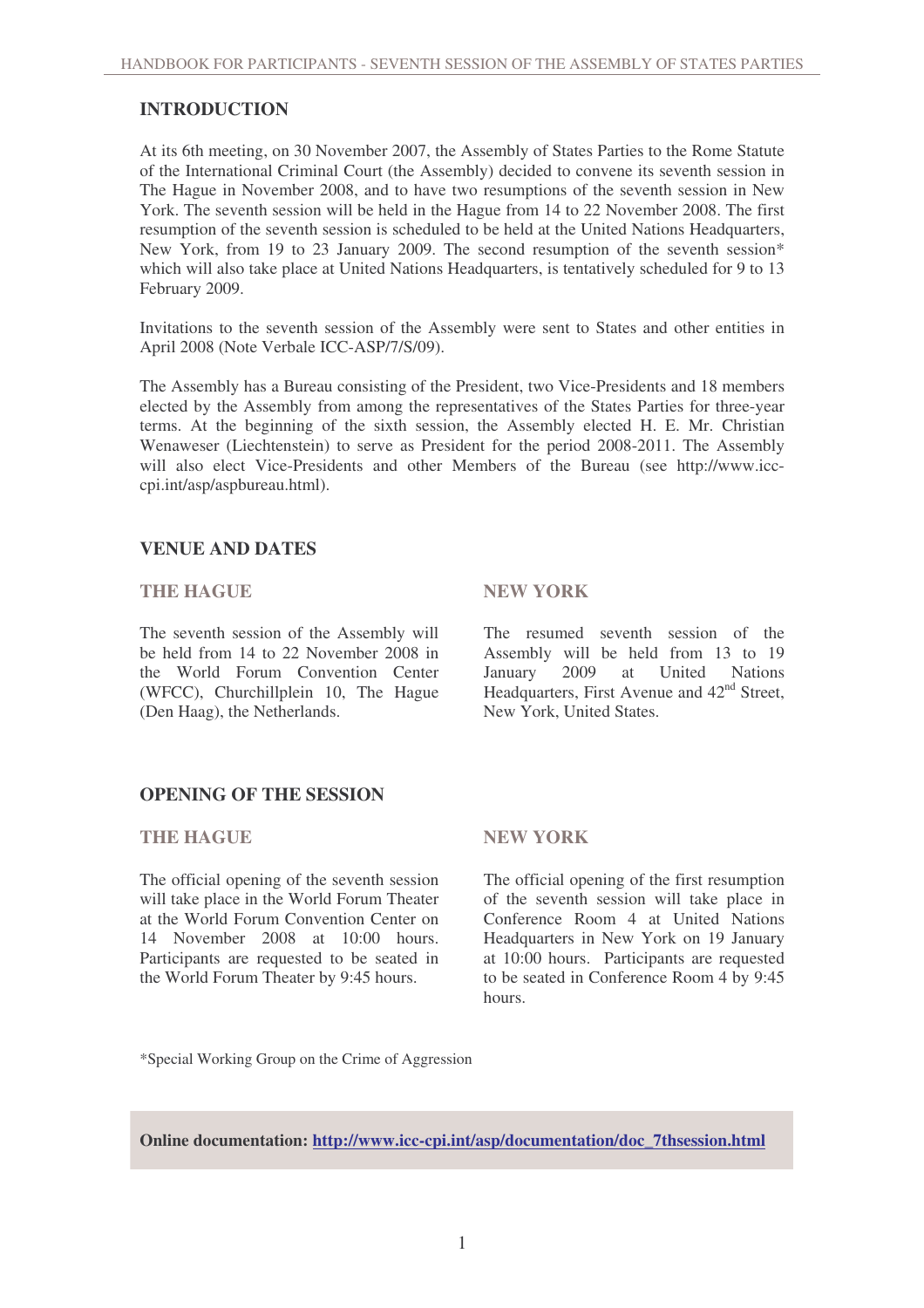### **CHECKLIST FOR STATES:**

- 1) Register each participant by using the registration form received by mail
- 2) States Parties: Submit credentials to the ASP Secretariat of the Assembly of States Parties
- 3) Observer States: Submit a notification to the ASP Secretariat with the names of participants
- 4) Regarding attendance at the resumed seventh session, Missions must submit SG.6 forms for delegates not holding a valid UN grounds pass

*For more details and sample credentials letter/notification letter, see page 3 below*

### **REGISTRATION**

### **THE HAGUE NEW YORK**

All States participants are advised that they will be admitted to the conference only upon presentation of a Conference pass with a photograph. Registration forms were distributed to States and observers by mail and will be made available on the Court's website.

NGOs wishing to attend the seventh session must submit a written request naming each of its representatives on official letterhead to the ASP Secretariat or to the Coalition for an International Criminal Court (CICC) by 24 October 2008. NGO representatives will have to present the letter issued by the ASP Secretariat, confirming their eligibility to attend the seventh session, to the registration desk to obtain a Conference pass.

The on-site registration of participants will start at the World Forum Convention Center on Thursday, 13 November from 11:00 to 21:00 hours and from 14 to 22 from 8:00 to 16:00 hours except Sunday 16 November. Conference passes will be issued upon presentation of valid issued upon presentation of valid identification, preferably a passport.

For participants who arrive early in The Hague or who are based in The Hague, **pre-registration** will be possible at the International Criminal Court at Maanweg 174, The Hague on Tuesday, 11 November and Wednesday 12 November from 14:00  $-17:00$  hours.

All States participants will need a United Nations valid grounds pass for access to all meetings of the Assembly at UN Headquarters. Delegations not holding a valid UN grounds pass, will have to liaise through their Missions in New York. A letter signed by the Head of Chancery or Administrative Officer, containing the names of participants and the completed SG.6 forms, must be sent to the Chief of Protocol of the UN. Once the forms have been authorized by Protocol, missions are requested to deliver them to the delegates, for processing at the Pass and ID Office.

Observers from international/intergovernmental organizations will have to obtain a UN grounds pass according to established UN procedures.

All NGOs wishing to attend the first or second resumption of the seventh session must submit a written request naming each of its representatives on official letterhead to the ASP Secretariat or the CICC by 30 November 2008. NGO representatives who currently hold a UN grounds pass can use this pass to attend the meetings. Other NGO representatives will have to present the letter issued by the ASP Secretariat confirming their attendance to the registration desk for NGOs in the lobby at the UN Visitors'entrance.

UN grounds passes can be obtained at the UN Pass and ID office, located at the corner of  $45<sup>th</sup>$  and  $1<sup>st</sup>$  Avenue, between 9:00-16:00 hours (closed between 12:45-14:00 hours). Passes are issued upon presentation of two valid proofs of identification.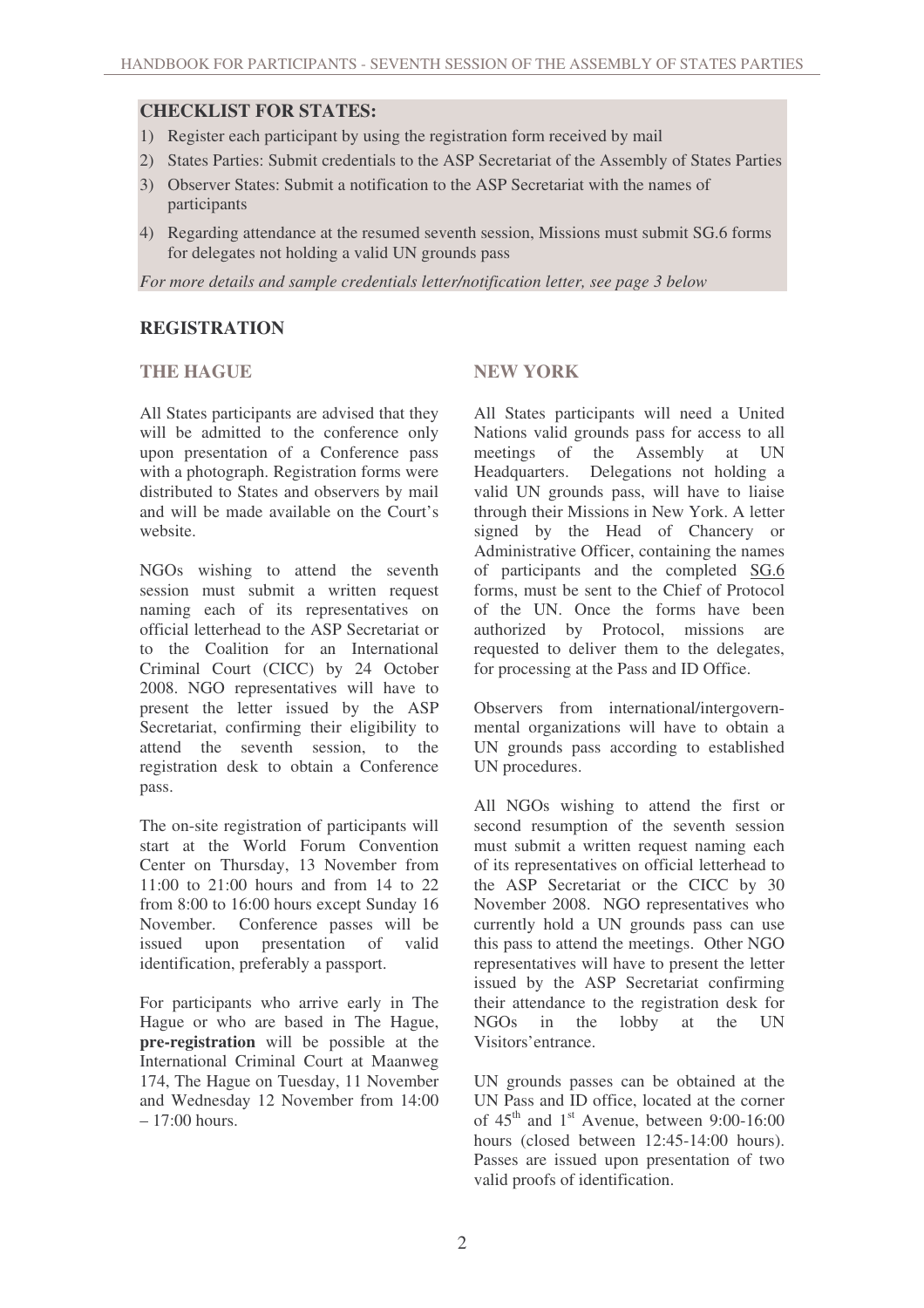#### **Credentials of States Parties**

Pursuant to Rule 24 of the *Rules of Procedure of the Assembly of States Parties*, the credentials of representatives of States Parties and the names of alternates and advisers shall be submitted to the Secretariat if possible not later than 24h after the opening of the session. The credentials shall be issued by the Head of State or Government or by the Minister of Foreign Affairs or by a person authorized by either of them.

Rule 26: Pending a decision of the Assembly upon their credentials, representatives of States Parties shall be entitled to participate provisionally in the Assembly.

#### **SAMPLE OF CREDENTIALS LETTER FOR STATES PARTIES**

#### [**OFFICIAL LETTERHEAD**]

#### *Address to Secretariat of the Assembly*

Whereas [*name of State Party*] desires to be represented at the [*seventh session*] [*seventh session and the first and the second resumption of the seventh session*] of the Assembly of States Parties to the Rome Statute of the International Criminal Court to be held in [*The Hague and/or New York*], from [*dates*],

Now therefore we *[Head of State or Government or Minister of Foreign Affairs or person authorized by either]* have appointed the following participants to represent [*name of State Party*] to the [*seventh session*] [*seventh session and first and second resumptions of the seventh session*] of the Assembly of States Parties to the Rome Statute of the International Criminal Court:

Seventh session in The Hague:

| Representative (one):<br>$Alternate(s)$ :<br>$\text{Adviser}(s)$ :                             | [name and title]<br>$[name(s)$ and title(s)]<br>$[name(s)$ and title(s)] | York:<br>Representative (one):                                                    | First resumption of the seventh session in New<br>[name and title]                                      |
|------------------------------------------------------------------------------------------------|--------------------------------------------------------------------------|-----------------------------------------------------------------------------------|---------------------------------------------------------------------------------------------------------|
| First resumption of the seventh session in New York:                                           |                                                                          | $Alternate(s)$ :                                                                  | $[name(s)$ and title(s)]                                                                                |
| Representative (one): [name and title]                                                         |                                                                          | $\text{Adviser}(s)$ :                                                             | $[name(s)$ and title(s)]                                                                                |
| $Alternate(s)$ :                                                                               | $[name(s)$ and title(s)]                                                 |                                                                                   |                                                                                                         |
| $Adviser(s)$ :                                                                                 | $[name(s)$ and title(s)]                                                 | York:                                                                             | Second resumption of the seventh session in New                                                         |
|                                                                                                | Second resumption of the seventh session in New                          | Representative (one): [name and title]                                            |                                                                                                         |
| York:                                                                                          |                                                                          | $Alternate(s)$ :                                                                  | $[name(s)$ and title(s)]                                                                                |
| Representative (one): [name and title]                                                         |                                                                          | $\text{Adviser}(s)$ :                                                             | $[name(s)$ and title(s)]                                                                                |
| $Alternate(s)$ :<br>$\text{Adviser}(s)$ :                                                      | $[name(s)$ and title(s)]<br>$[name(s)$ and title(s)]                     |                                                                                   | The Embassy/Mission of [name of State] avails<br>itself of this opportunity to renew to the Secretariat |
| The representative has full powers to act and take<br>decisions on behalf of the Government of |                                                                          | of the Assembly of States Parties the assurances of<br>its highest consideration. |                                                                                                         |
| [CERTIFIED WITH SIGNATURE AND SEAL]                                                            |                                                                          | <b>[CERTIFIED WITH SIGNATURE AND SEAL</b>                                         |                                                                                                         |

**CREDENTIALS NOTIFICATIONS**

**Notifications from Observer States**

Pursuant to Rule 28 of the *Rules of Procedure of the Assembly of States Parties*, regarding notification of participation of representatives of Observer States, the names of designated representatives of Observer States and of alternates and advisers who accompany them shall be submitted to the Secretariat.

**States not having observer status**

Pursuant to Rule 94 of the *Rules of Procedure of the Assembly of States Parties*, at the beginning of each session of the Assembly, the President may, subject to the approval of the Assembly, invite a given State which is not a party and does not have observer status to designate a representative to be present during the work of the Assembly.

**SAMPLE OF NOTIFICATION FROM OBSERVER STATES**

### [**OFFICIAL LETTERHEAD**]

The Embassy/Mission of *[name of State]* presents its compliments to the Secretariat of the Assembly of States Parties and has the honor to submit the composition of the *[name of State]* delegation to the [*seventh session*] [*seventh session and first and second resumptions of the seventh session*] of the Assembly of States Parties to the Rome Statute of the International Criminal Court to be held in [*The Hague and/ or New York*], from [*dates*],

Seventh session in The Hague:

Representative (one): [name and title] Alternate(s):  $[name(s) and title(s)]$  $Adviser(s):$  [name(s) and title(s)]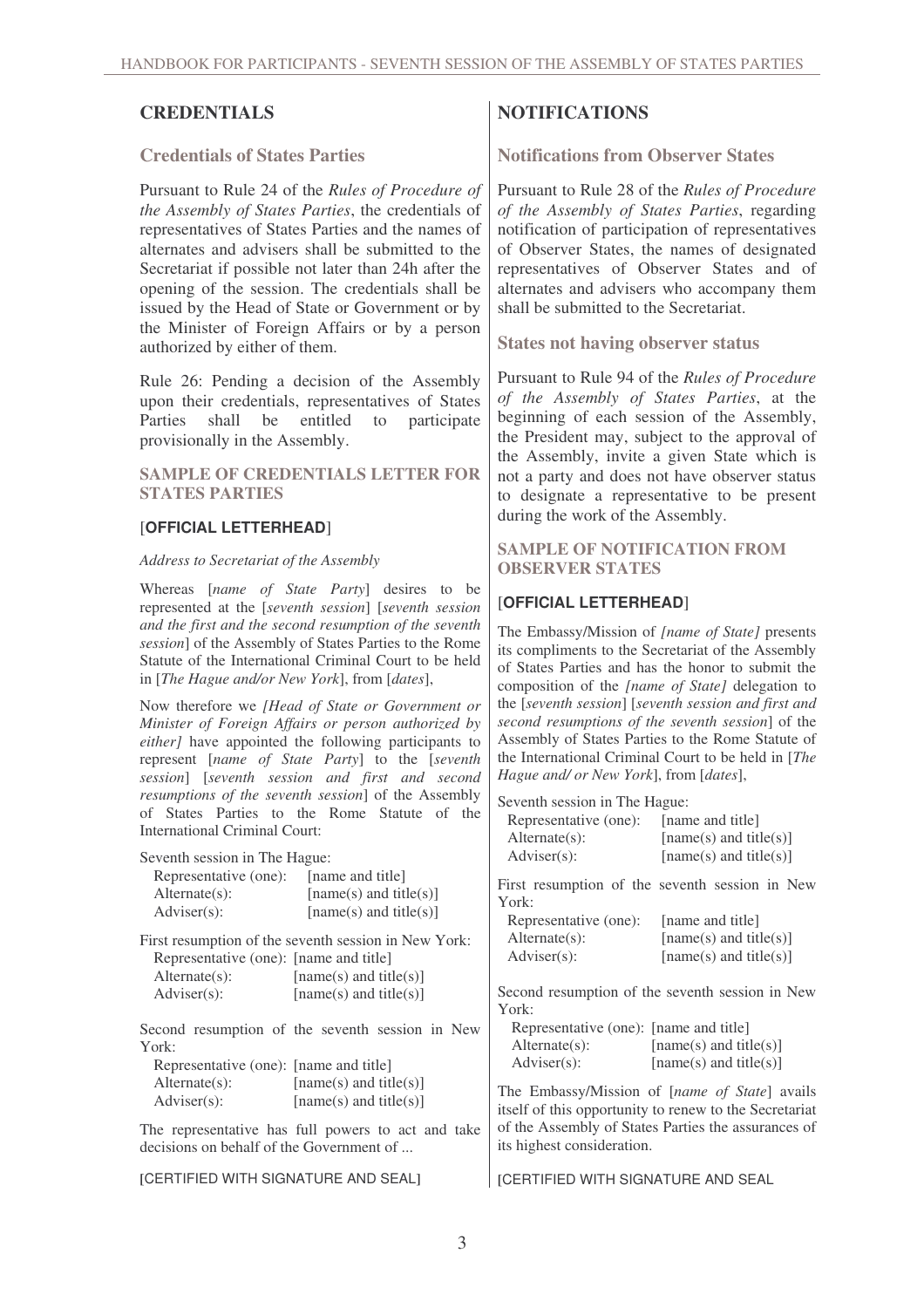## **PARTICIPANTS**

### **STATES**

All States Parties to the Rome Statute are entitled to participate in the meeting and will have the right to request the inclusion of supplementary items on the agenda, deliver statements, and to vote. Other States which have signed the Statute or the Final Act are also invited to participate in the meeting as observers, without a right to vote. A State which is not a party and does not have observer status may be invited by the President subject to the approval of the Assembly.

Each State Party shall be represented by one representative, who may be accompanied by alternates and advisers. Each Observer State may be represented in the Assembly by one designated representative, who may be accompanied by alternates and advisers. The representative may designate an alternate or an adviser to act in his/her capacity.

#### **INTERGOVERNMENTAL ORGANIZATIONS AND OTHER ENTITIES**

Entities, (regional) intergovernmental organizations and other entities with a United Nations General Assembly (UNGA) standing invitation, as well as other international bodies who were invited to the Rome Conference, accredited to the Preparatory Commission or are invited by the Assembly, may participate as observers, without the right to vote. (See *Rules of Procedure*, Rule 92, for complete text).

### **NON-GOVERNMENTAL ORGANIZATIONS (NGOS)**

NGOs invited to the Rome Conference in 1998, registered to the Preparatory Commission for the International Criminal Court, or having consultative status with ECOSOC whose activities are relevant to the activities of the Court, and other NGOs invited by the Assembly may attend under the conditions laid down in the Assembly's Rules of Procedure. (See *Rules of Procedure*, Rule 93, for complete text).

#### **INTERNATIONAL CRIMINAL COURT**

The President of the Court, the Prosecutor and the Registrar, or their representatives, may participate, as appropriate, in meetings of the Assembly and the Bureau in accordance with the provisions of the *Rules of Procedure* and may make oral or written statements and provide information on any question under consideration.

#### **UNITED NATIONS**

The United Nations has a standing invitation to participate, without the right to vote, in the work and deliberations of the Assembly. The Secretary-General of the UN, or his/her designated member of the UN Secretariat, may participate in the meetings of the Assembly and the Bureau. He/She may make oral or written statements concerning any question under consideration by the Assembly which pertains to United Nations activities and provide information as appropriate.

The *Rules of Procedure of the Assembly of States Parties* to the Rome Statute of the International Criminal Court can be found online at:

http://www.icc-cpi.int/library/asp/ICC-ASP-Rules\_of\_Procedure\_English.pdf http://www.icc-cpi.int/library/asp/ICC-ASP-Rules\_of\_Procedure\_French.pdf http://www.icc-cpi.int/library/asp/ICC-ASP-Rules\_of\_Procedure\_Spanish.pdf For all ASP documentation, go to: http://www.icc-cpi.int/asp/documentation/doc\_7thsession.html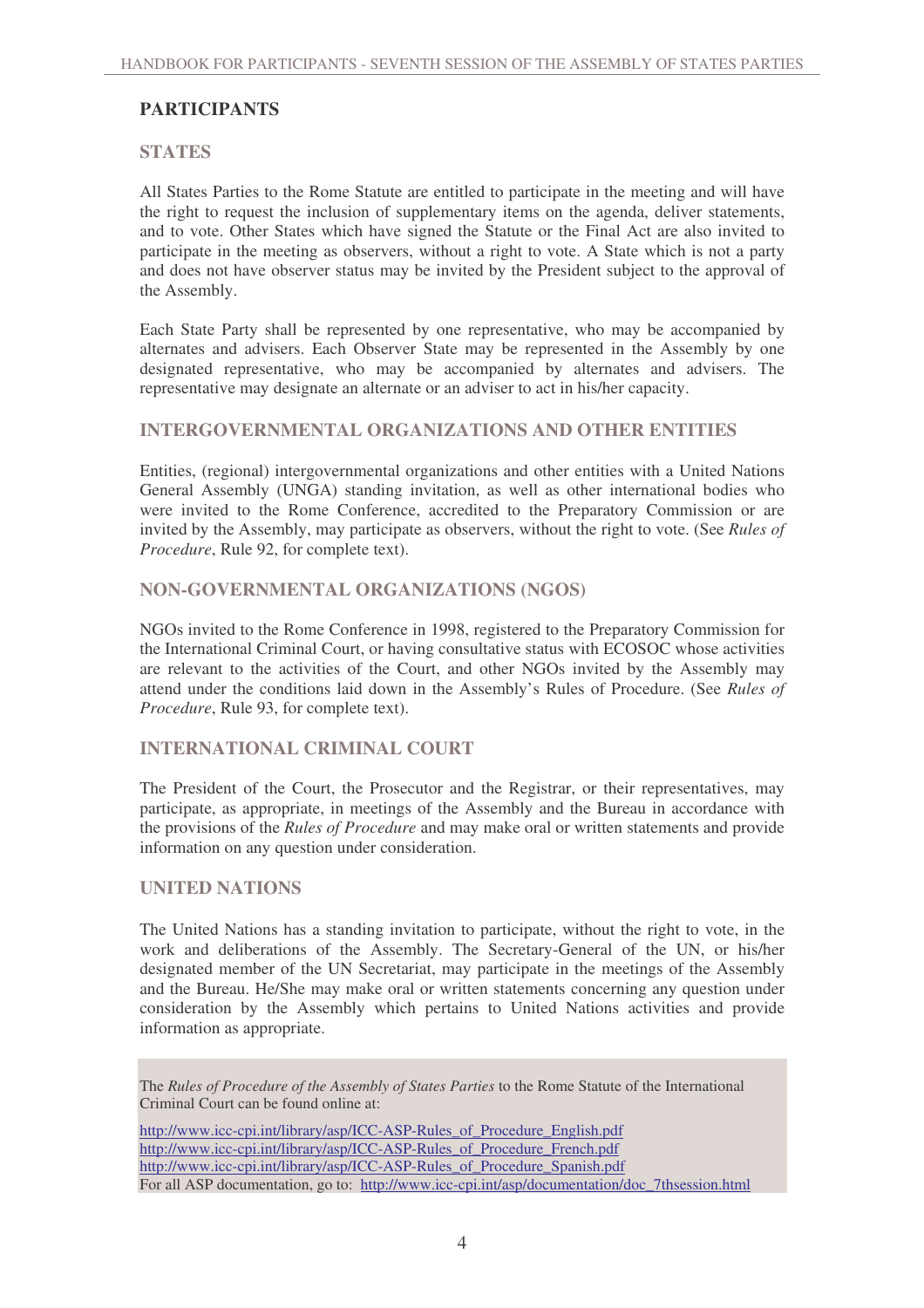## **LIST OF PARTICIPANTS**

A draft list of participants will be produced during the course of the seventh session.

### **JOURNAL**

**THE HAGUE NEW YORK**

A daily programme of meetings, events, and announcements will be available at the Registration Desk and at the Documentation Counter.

A daily programme of meetings, events, and announcements can be found in the *UN Journal* which is available online at http://www.un.org/Docs/journal/En/lateste.pdf.

### **LANGUAGES**

Arabic, Chinese, English, French, Russian and Spanish are the official languages, as well as the working languages, of the Assembly.

For the Plenary and the meetings of the Working Groups, simultaneous interpretation into Arabic, Chinese, English, French, Russian and Spanish will be provided.

### **SEATING ARRANGEMENTS**

States Parties will be seated in English alphabetical order, starting with the State drawn by lot (Jordan, for the seventh session). Four designated seats, two of which will be at a table, will be provided to each State Party. Observer States and invited States will be seated in alphabetical order behind the States Parties. International/Intergovernmental organizations, representatives from the Court, and NGOs will be seated in designated areas.

### **MEETINGS**

The meetings of the Assembly and of its subsidiary bodies with general membership shall be held in public, unless the Assembly decides that exceptional circumstances require that the meetings shall be held in private. As a general rule, meetings of the Bureau and of subsidiary bodies with limited membership shall be held in private, unless the body concerned decides otherwise.

The programme of the meetings will be printed in the Conference *Journal*, which will be issued on a daily basis and will specify conference rooms and times of meetings.

Unless otherwise indicated, morning meetings will be held from 10:00 to 13:00 hours; afternoon meetings from 15:00 to 18:00 hours.

#### **DECISION-MAKING**

Every effort shall be made to reach decisions in the Assembly and in the Bureau by consensus. If consensus cannot be reached, decisions shall be taken by vote. Each State Party shall have one vote. Decisions on matters of substance must be approved by a two-thirds majority of States Parties present and voting. Decisions on matters of procedure shall be taken by a simple majority of States Parties present and voting. States Parties are reminded of Article 112 Paragraph 8 of the Rome Statute of the International Criminal Court which reads: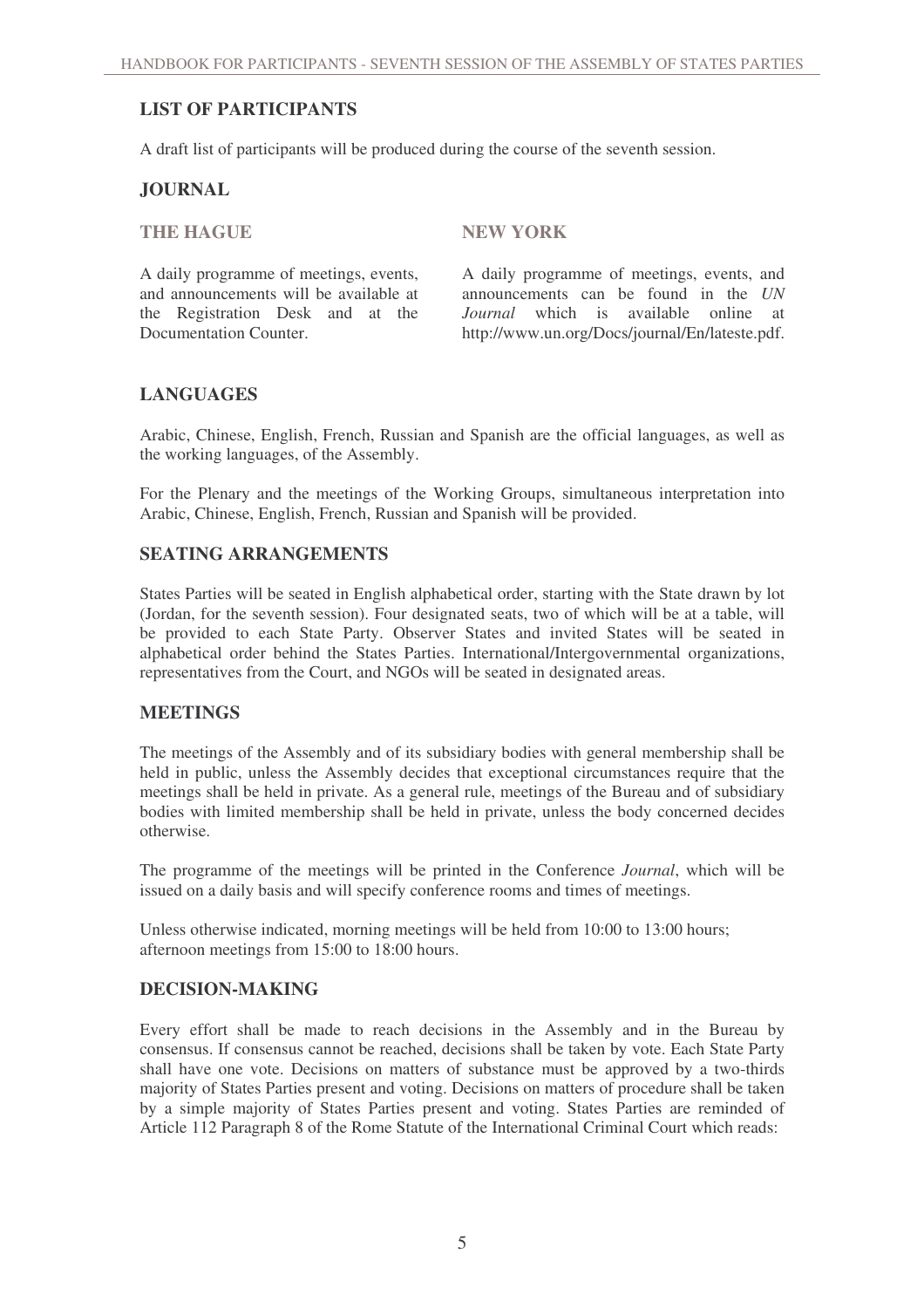"A State Party which is in arrears in the payment of its financial contributions towards the costs of the Court shall have no vote in the Assembly and in the Bureau if the amount of its arrears equals or exceeds the amount of the contributions due from it for the preceding two full years. The Assembly may, nevertheless, permit such a State Party to vote in the Assembly and in the Bureau if is satisfied that the failure to pay is due to conditions beyond the control of the State Party."

#### **ELECTIONS**

At the first resumption of the seventh session in New York, the Assembly shall proceed with the election of six judges and six Commitee on Budget and Finance*.* Information on the nominations can be found at: *http://www.icc-cpi.int/asp/elections.html.*

### **STATEMENTS**

Representatives wishing to circulate statements to all participants are requested to provide 250 copies to the Meeting Room Attendant, who will be located in the front of the meeting room. Alternatively, representatives who do not wish to have their statements circulated but would still wish to help ensure that the impact of their words is equally strong in all languages, are requested to read at a reasonable speed and to hand in 14 copies of the statement for distribution to the President, Rapporteur, Secretariat, and interpreters. In either case, copies of statements should be delivered to the Meeting Room Attendant before the speaker takes the floor, preferably at the start of the meeting, to allow sufficient time for distribution of statements to the interpreters. Conference participants are reminded that the Secretariat will not be in a position to offer reproduction services for such texts.

If written texts are provided in more than one official language, delegations should indicate clearly which of those texts is to be accepted as the official text. Furthermore, delegates should specify whether that official text will be read out as written or if it should be checked against delivery, in which case the words "check against delivery" should be clearly indicated on the top right corner of the first page.

Other written statements submitted by the designated representatives of entities, intergovernmental organizations and other entities that have received a standing invitation from the General Assembly of the United Nations, regional intergovernmental organizations or other accredited international bodies and non-governmental organizations shall be made available by the ASP Secretariat to representatives of the States Parties and Observer States in the quantities and in the language or languages in which the statements are made available to it, provided that a statement submitted on behalf of non-governmental organization is related to the work of the Assembly and is on a subject in which the organization has a special competence. Written statements shall not be reproduced at the expense of the Assembly and shall not be issued as official documents.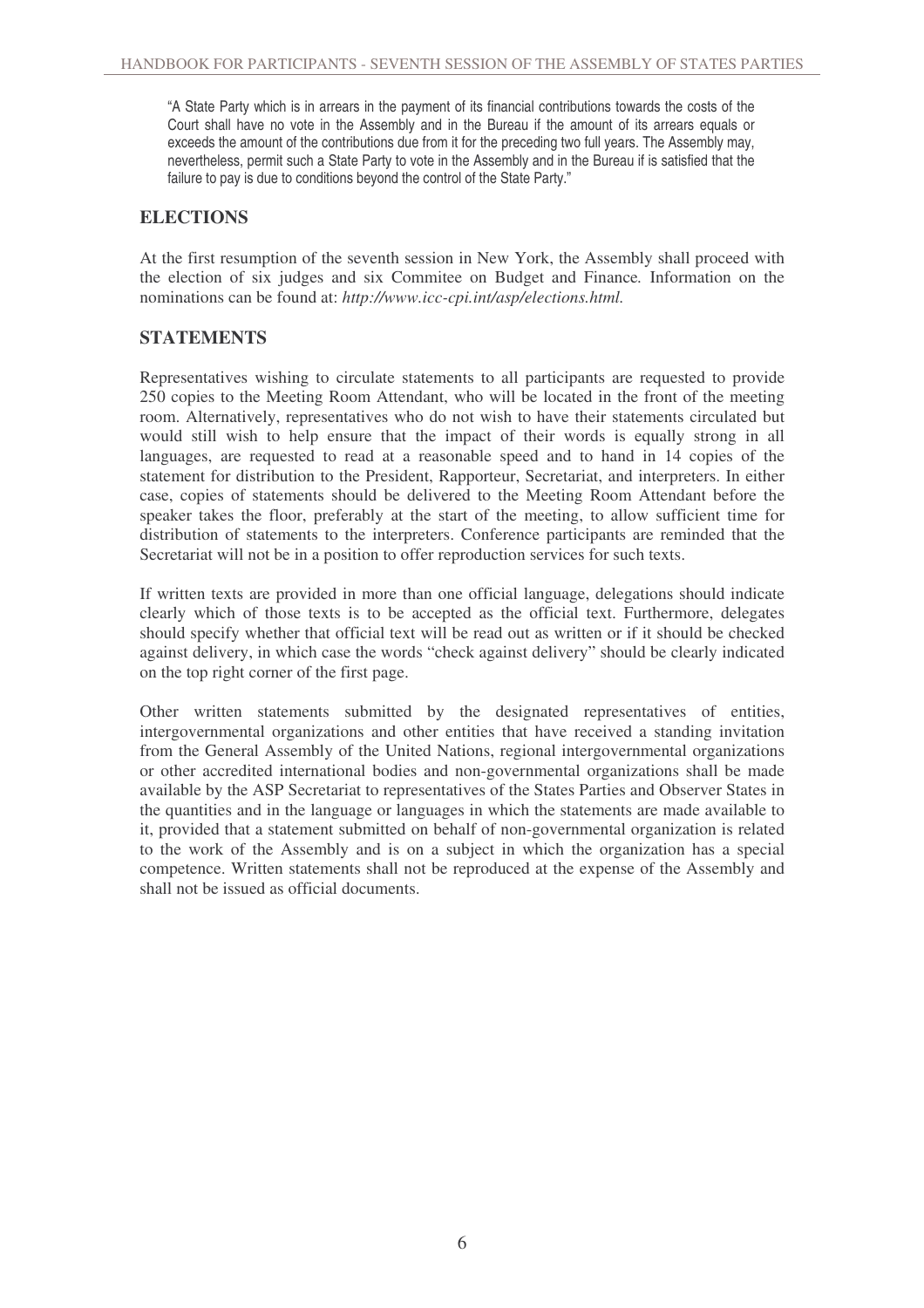### **DISTRIBUTION OF OFFICIAL DOCUMENTS**

#### **THE HAGUE NEW YORK**

One set of documents will be provided to each delegation in the World Forum Theater. Additional documents may be obtained from the documentation counter in the Asia Room across from the main entrance of the Wold Forum Theater.

### **BOOKING OF MEETING ROOMS**

#### **THE HAGUE NEW YORK**

Rooms for meetings, including those of regional groups or other informal meetings of States, may be reserved on a first-come, first-serve basis by contacting the ASP **Secretariat** 

A limited number of copies of documents will be provided to each delegation at the documents counter in Conference Room 4.

Rooms for meetings of regional groups and other major groupings of States should be reserved by chairpersons of those groups, and rooms for other informal meetings of States will need to be reserved by a<br>Permanent Mission according to Mission according to established UN practice.

#### **SECURITY AND SAFETY**

Delegates are reminded not to leave briefcases or any valuable items unattended in the meeting rooms. Participants are advised to carry their valuables safely, especially at railway stations and while on public transport.

Restrictions will be in place on the use of cellular telephones, radio transmitters, recording devices and camera equipment inside the conference area.

### **EMERGENCY AND MEDICAL SERVICE**

#### **THE HAGUE NEW YORK**

Should medical first aid be required, security personnel may be contacted (extension 8484). The main number to call in case of an Emergency (police, fire, ambulance) is **112**. For non-urgent matters, the police can be reached at 0900-8844.

For participants with a non-acute medical problem that really needs attention and who have no embassy or motherorganisation in the Netherlands, the Court's doctor can be contacted via the States Registration Desk.

#### Nearest hospital:

Red Cross Hospital (Rode Kruis Ziekenhuis) Sportlaan 600, 2566 MJ Den Haag. Phone: 070 312-6200/361-4761.

The UN Medical Services Division provides emergency medical assistance to delegates and members of diplomatic missions to the United Nations. A medical clinic is situated in the Secretariat Building (Room S-0535) and is open from 8:30 to 18:00 hours

Telephone: (212) 963-7090.

For emergencies within the UN, the 24 hour emergency telephone number is (212) 963-6666.

In case of an emergency outside the UN call **911**.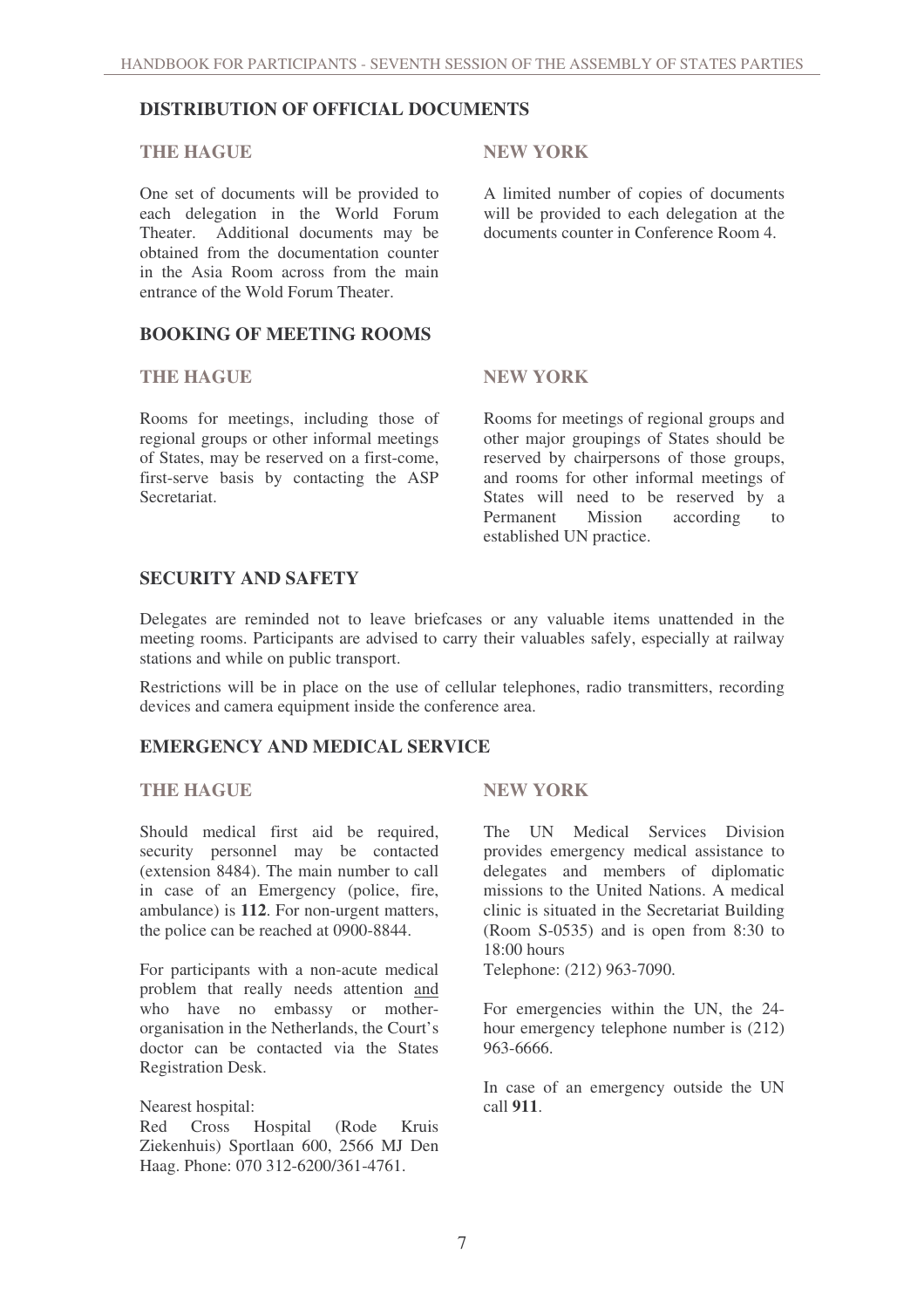#### **SOCIAL EVENTS**

For coordination purposes, the organisers of receptions and other protocol events should contact the Secretariat (see page 11 for contact information). Announcements about social events may be made in meetings or published in the *Journal*.

#### **HOTELS**

#### **THE HAGUE NEW YORK**

All participants are solely responsible for the reservations and payments of hotel rooms. Hotel information can be found at http://www2.holland.com/denhaag/gb/. It is advisable to make reservations as soon as possible due to limited availability.

All participants are solely responsible for the reservations and payments of hotel rooms. Hotel information can be found at www.nyc.com/hotels/.

### **CATERING**

#### **THE HAGUE NEW YORK**

Lunches will be available in the conference cafeteria at the World Forum Convention Center between 12:00 and 14:30 hours. A coffee corner will be located in the Oceania Foyer. In addition, the World Forum Convention Center has a café and restaurant on either side of the main reception area.

Breakfast, lunch and dinner will be available in the UN cafeteria on the first floor from 8:00 to 20:30 hours. The Austria (Vienna) Cafe in the basement offers beverages and snacks from 9:00 - 18:00 hours. The delegates' lounge on the second floor has a snack bar which is open from 10:00-17:00 hours. The delegates dining room requires reservation (963.7625/7626).

#### **TELEPHONE AND INTERNET FACILITIES**

#### **THE HAGUE NEW YORK**

Telephone booths can be found in the lobby. Telephone cards may be purchased from the Reception Desk for five Euros or ten Euros each. If you are calling from outside the Netherlands to The Hague, add the country code (31) and the city code (70) to the telephone number. From within the Netherlands, calls to The Hague should be preceded by 070. Calls within the city do not require a city code.

Directory assistance for numbers within the Netherlands: 0900 8008. For international numbers: 0900 8418.

An internet café for participants will be located in the Oceania Foyer and additional

Extensions within the UN are preceded by the 963 or 367 prefixes. Direct internal calls can be made by dialling the access code "3" or "7" plus the extension. The main listed number of the UN is 1-212 963 1234. Phone booths are located in the Delegates' Lounge or in the conference areas.

Directory information: 411 or 555-1212.

Computers with internet access for state delegations can be found in the Delegates' Lounge and in the First Basement of the Secretariat Building.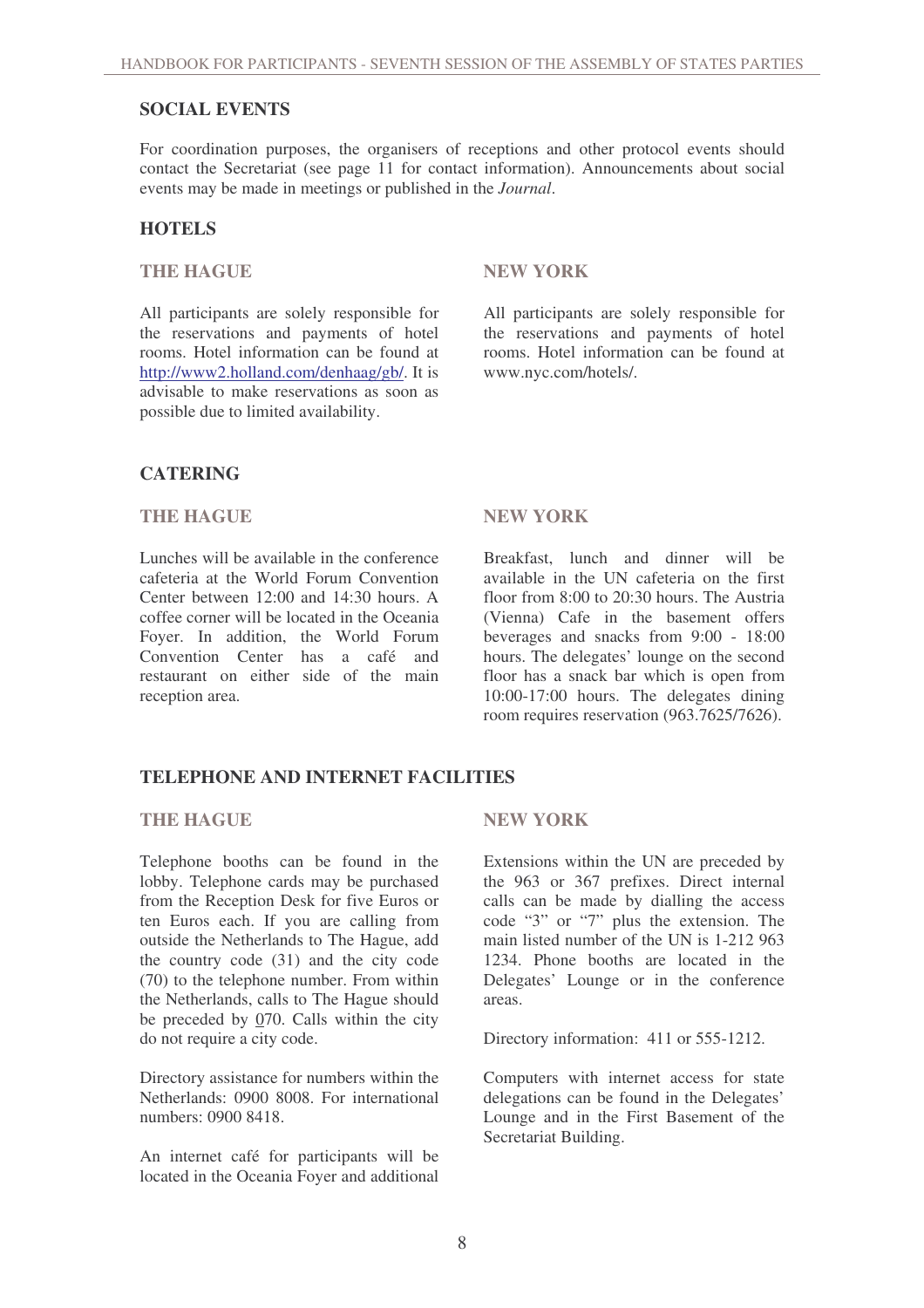computers will be available in the public areas for use by participants.

Free Wi-Fi will be available in the World Forum Theater, in the Oceanic Foyer, as well as in the café next to the main reception area.

### **POSTAL SERVICES**

#### **THE HAGUE NEW YORK**

Stamps can be bought at the information desk at the World Forum Convention Center. A mailbox can be found next to the paid cloak room, at the right, when entering the WFCC.

### **PARKING**

#### **THE HAGUE NEW YORK**

Paid parking is available in the underground garage at the WFCC. Day tickets  $(\text{\textsterling}10, \text{ including } \text{VAT})$  may be purchased at the main reception desk.

### **TAXIS**

#### **THE HAGUE NEW YORK**

Participants are advised to only use licensed taxis which have blue number plates. When ordering a taxi, please indicate that special ICC rates are available to you when you use taxis from the following companies:

> Noordzee Taxi: 070-358 9999 Hofstad Taxi: 070-346 2626

#### **PUBLIC TRANSPORTATION**

#### **THE HAGUE NEW YORK**

The WFCC can be reached by trams #1, #10 (limited hours) or #17, and by bus #14. Transport tickets (strippenkaarten) valid for trams and buses can be purchased from the main reception desk, or from tobacco shops, newsstands, train stations, post offices or transport kiosks. (Tickets bought directly from the driver cost up to 40% more per ride.) With pre-purchased

A sub-branch of the United States Post Office is located on the concourse level in room S-B1-26 (ext. 3.7353) and is open from  $9.00 - 17.30$  hours.

Parking for delegates at the UN should be arranged by Missions according to established UN practice. Public parking is available on 44th Street between First and Second Avenue.

Yellow taxis are numerous everywhere and can be hailed when their (middle) light on their roofs are lit. At airports you are advised not to accept a ride from unlicensed taxis but to go to the taxi stand where you will be given an indication of the fare to your destination.

The UN Headquarters is at walking distance from Grand Central Station. Prepaid transport tickets which can be used both on the bus and the subway can be bought at all subway stations. When paying in cash on the bus, one must pay the exact fare in coins only.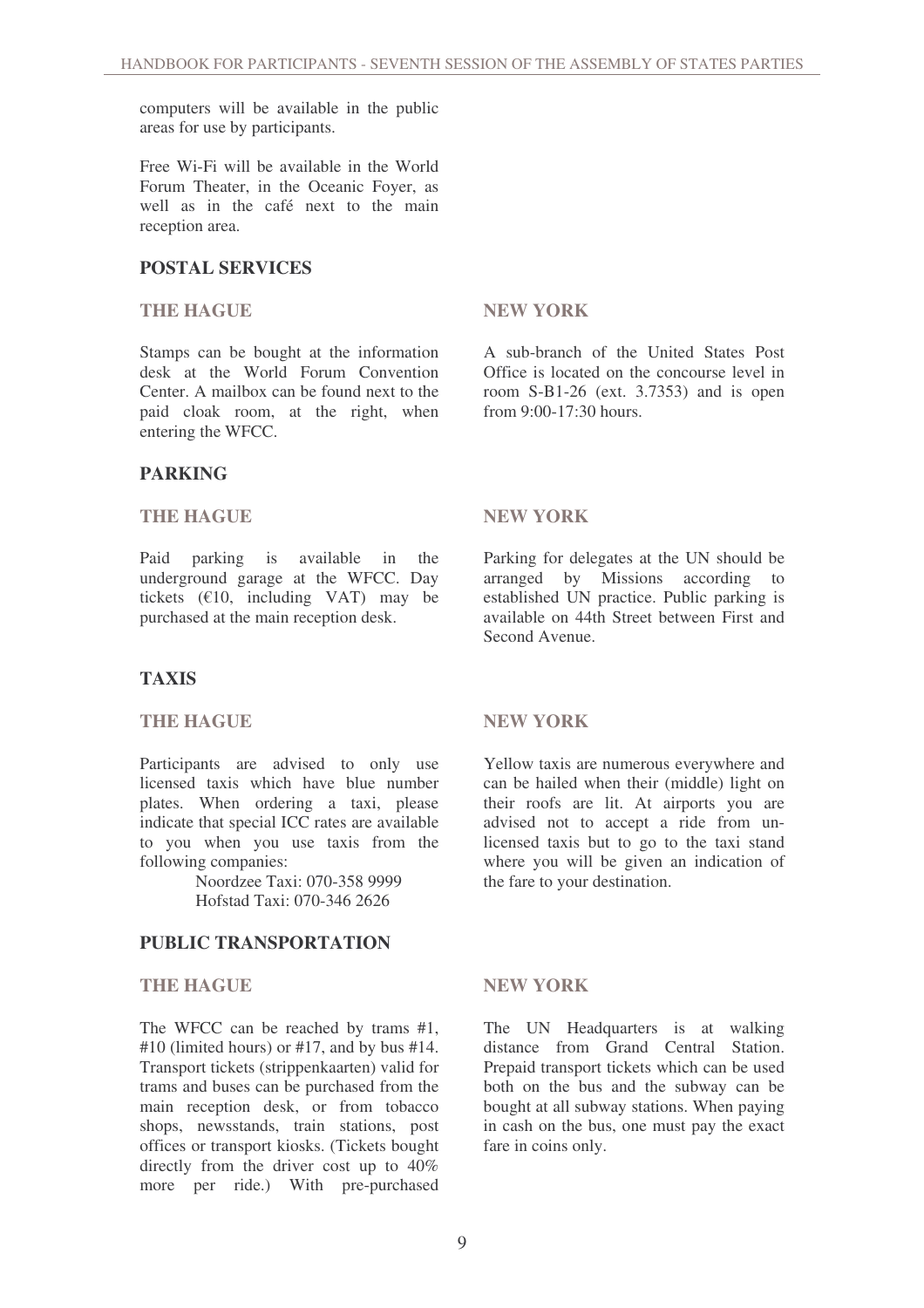strippenkaarten, a single journey within one zone costs 2 strips  $(\text{\textsterling}1.60)$ , two zones cost 3 strips ( $\epsilon$ 2,40). Strippenkaarten of 15 strips or 45 strips, are more economical per ride. Once on board, the driver can determine the amount of strips needed per individual ride. (See Annex III for additional information.)

### **BANKING AND CURRENCY EXCHANGE**

#### **THE HAGUE NEW YORK**

There is a cash dispenser to the left of the main entrance at the WFCC. In the center of town, and at the railway stations, you will also find currency exchange facilities. The currency of the Netherlands is the EURO. Credit cards are accepted at most major stores, restaurants and hotels. Smaller shops, however, may only accept cash.

There is a Chase Bank and cash dispenser (ATM) in the UN Secretariat Building on the fourth floor. The bank is open from 9:00-16:00 hours. An additional ATM machine can be found on the first floor. In the area of Grand Central station there are many currency exchange facilities. Credit cards are widely accepted.

### **SHOPS**

#### **THE HAGUE NEW YORK**

Some small shops are open on week days from 9:00 hours until 18:00 hours, with larger shops opening at 10:00. Bakeries open earlier. On Thursday evenings, large stores stay open until 21:00 hours. On Sundays, the large stores in the city center are open, but not until 12:00 hours (noon).

### **CLOAKROOM**

#### **THE HAGUE NEW YORK**

Coat racks will be located at the entrance of the Conference area upon entering through the metal detectors, to the left.

Many shops stay open until late. Some supermarkets stay open all night.

A cloakroom is available to delegates in the General Assembly building, to the left of the Delegates entrance on the first floor, from 9:00-19:00 hours. The UN does not accept responsibility for valuables and documentation left in cloakrooms.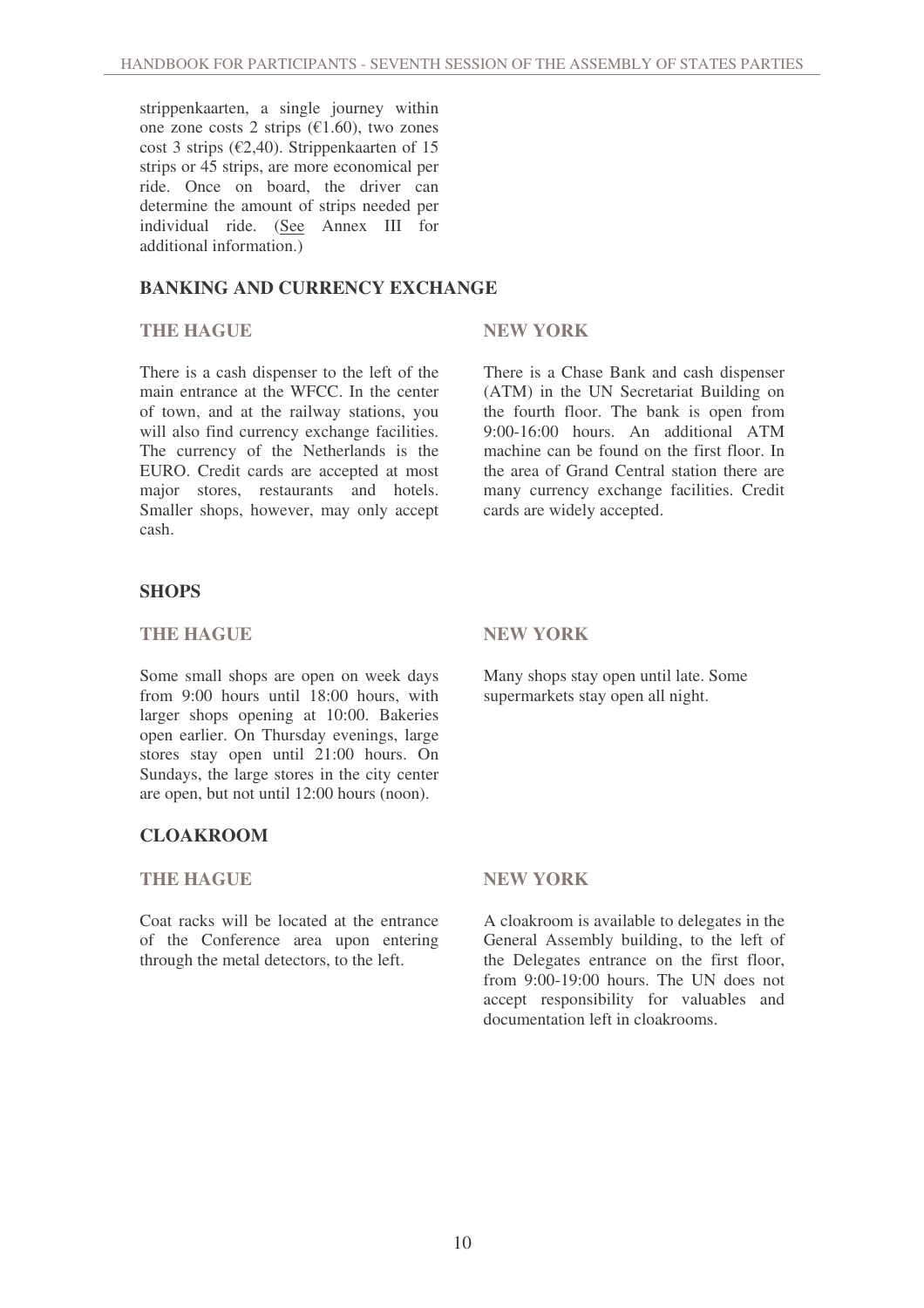# **CONTACT INFORMATION**

#### **SECRETARIAT OF THE ASSEMBLY OF STATES PARTIES**

| <b>Mailing address:</b> |
|-------------------------|
|                         |

#### *Mailing address: Street address: Phone/Fax/Email Numbers*

P.O. Box 19519 2500 CM The Hague The Netherlands

Maanweg 174 2516 AB The Hague The Netherlands

Phone: General Fax: Fax for registration: General Email:

+31 (0)70 515 9806 +31 (0)70 515 8376 +31 (0)70 381 5476 asp@asp.icc-cpi.int

### *Relevant Secretariat staff:*

Mr. Renan Villacis, Director Secretariat of the Assembly of State Parties Tel: 31-70-515 9806 (Ms. Gabrijela Filipović, Assistant) *Secretary of the Assembly*

Ms. Gaile Ramoutar Legal Officer Tel: 31-70-515 9204

Ms. Esther Halm Associate Legal Officer Tel: 31-70-515 9590

Ms. Elizabeth Duby Special Assistant to the Director *LDC and Other Developing States Trust Fund Liaison* Tel: 31-70-515 9799

Ms. Fatma Waheb Special Assistant to the Director Tel: 31-70-515 9814

Ms. Zeina Itani Administrative Assistant *Registration, List of Participants, NGO Liaison* Tel: 31-70-515 8017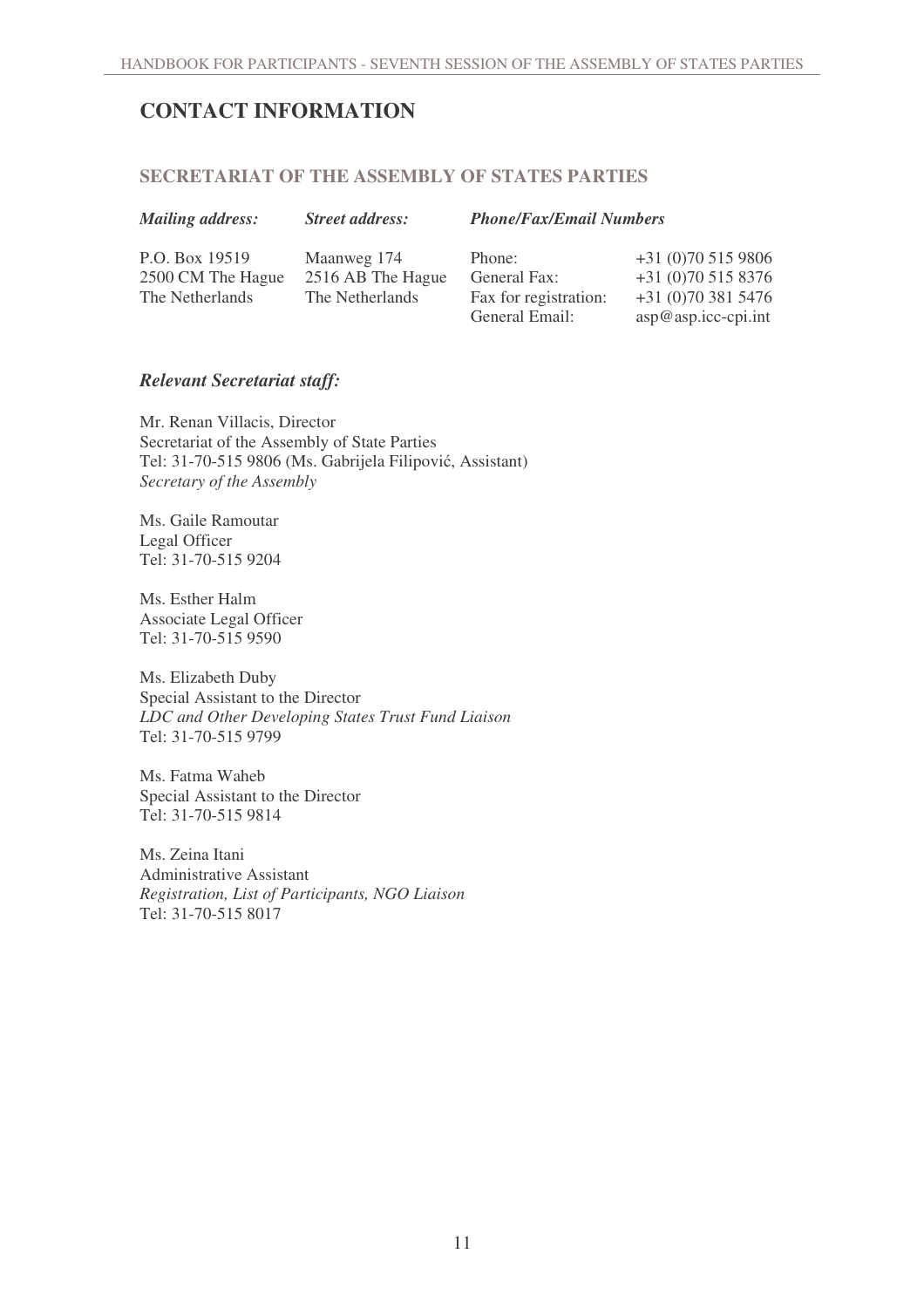# **ANNEX I**

# **LIST OF STATES PARTIES\***

| Afghanistan                      | Gabon            | Panama                             |
|----------------------------------|------------------|------------------------------------|
| Albania                          | Gambia           | Paraguay                           |
| Andorra                          | Georgia          | Peru                               |
| Antigua and Barbuda              | Germany          | Poland                             |
| Argentina                        | Ghana            | Portugal                           |
| Australia                        | Greece           |                                    |
| Austria                          | Guinea           | Republic of Korea                  |
|                                  | Guyana           | Romania                            |
| <b>Barbados</b>                  |                  |                                    |
| Belgium                          | Honduras         |                                    |
| <b>Belize</b>                    | Hungary          | Saint Kitts and Nevis              |
| Benin                            |                  | Saint Vincent and the Grenadines   |
| <b>Bolivia</b>                   |                  | Samoa                              |
|                                  | Iceland          | San Marino                         |
| Bosnia and Herzegovina           | Ireland          | Senegal                            |
| <b>Botswana</b>                  | Italy            | Serbia                             |
| <b>Brazil</b>                    |                  | Sierra Leone                       |
| Bulgaria                         | Japan            | Slovakia                           |
| Burkina Faso                     | Jordan           | Slovenia                           |
| Burundi                          |                  | South Africa                       |
|                                  |                  | Spain                              |
| Cambodia                         | Kenya            | Surinam                            |
| Canada                           |                  | Sweden                             |
| Central African Republic         | Latvia           | Switzerland                        |
| Chad                             | Lesotho          |                                    |
| Colombia                         | Liberia          | Tajikistan                         |
| Comoros                          | Liechtenstein    | The Former Yugoslav Republic       |
| Congo                            | Lithuania        | of Macedonia                       |
| Cook Islands                     | Luxembourg       | Timor-Leste                        |
| Costa Rica                       |                  | Trinidad and Tobago                |
| Croatia                          | Madagascar       |                                    |
| Cyprus                           | Malawi           |                                    |
|                                  | Mali             | Uganda                             |
|                                  | Malta            | United Kingdom of Britain and      |
| Democratic Republic of the Congo | Marshall Islands | Northern Ireland                   |
| Denmark                          | <b>Mauritius</b> | United Republic of Tanzania        |
| Djibouti                         | Mexico           | Uruguay                            |
| Dominica                         | Mongolia         |                                    |
| Dominican Republic               | Montenegro       | Venezuela (Bolivarian Republic of) |
|                                  |                  |                                    |
| Ecuador                          |                  | Zambia                             |
| Estonia                          | Namibia          |                                    |
|                                  | Nauru            |                                    |
| Fiji                             | Netherlands      |                                    |
| Finland                          | New Zealand      |                                    |
| France                           | Niger            |                                    |
|                                  | Nigeria          |                                    |
|                                  | Norway           |                                    |

\* As of 18th July 2008, 108 countries are States Parties to the Rome Statute of the International Criminal Court. Out of them 30 are *African States*, 14 are *Asian States*, 16 are from *Eastern Europe*, 23 are from *Latin America* and the Caribbean, and 25 are from Western Europe and other States.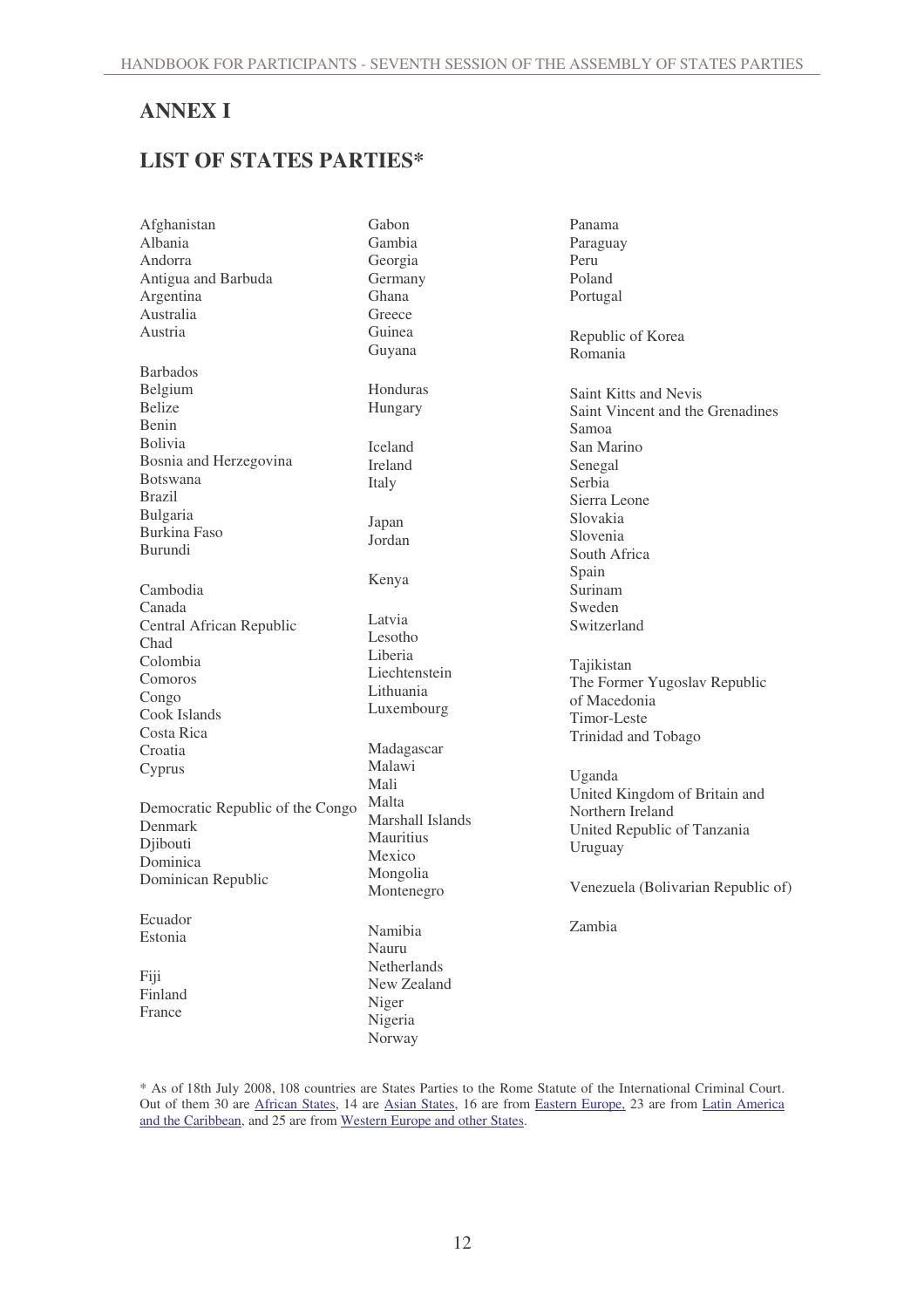# **ANNEX II**

### **VISAS FOR THE NETHERLANDS**

Members of delegations, representatives of international organizations, non-governmental organizations, and the media are responsible for obtaining an appropriate visa entry into the Netherlands if they need one. Visas may be applied for at a diplomatic or consular mission of the Netherlands in the delegates' country of residence, preferably three weeks in advance. Visas will be issued free of charge. Applicants should provide the letter of invitation from the Secretariat of the Assembly. In case of a country where the Netherlands does not have a consular mission, delegates may obtain a visa from the mission of another Schengen country that is responsible for issuing visas on behalf of the Netherlands. The Schengen countries are: Austria, Belgium, Denmark, Finland, France, Germany, Greece, Iceland, Italy, Luxembourg, the Netherlands, Norway, Portugal, Spain, and Sweden.

Participants from the following countries **do** have to apply for a visa:

Afghanistan, Albania\*, Algeria, Angola, Antigua and Barbuda, Armenia, Azerbaijan, Bahamas, Bahrain, Bangladesh, Barbados, Belarus, Belize, Benin, Bhutan, Bolivia\*\*, Bosnia and Herzegovina\*, Botswana, Burkina Faso, Burundi, Cambodia, Cameroon, Cape Verde, Central African Republic, Chad\*, China, Colombia, Comoros, Congo, Cook Islands, Côte d.Ivoire, Cuba, Democratic Republic of the Congo, Democratic People.s Republic of Korea, Djibouti, Dominica, Dominican Republic, Ecuador\*\*, Egypt, Equatorial Guinea, Eritrea, Ethiopia, Fiji, Gabon, Gambia, Georgia, Ghana, Grenada, Guinea, Guinea-Bissau, Guyana, Haiti, India, Indonesia\*\*, Islamic Republic of Iran, Iraq, Jamaica\*\*, Jordan, Kazakhstan, Kenya, Kiribati, Kuwait, Kyrgyzstan, Lao People.s Democratic Republic, Lebanon, Lesotho, Liberia, Libyan Arab Jamahiriya, Madagascar, Malawi\*\*, Maldives, Mali, Marshall Islands, Mauritania, Mauritius, Micronesia, Mongolia, Montenegro\*, Morocco\*\*, Mozambique, Myanmar, Namibia, Nauru, Nepal, Niger, Nigeria, Oman, Pakistan\*, Palau, Papua New Guinea, Peru\*\*, Philippines, Qatar, Republic of Moldova\*, Russian Federation, Rwanda, Saint Kitts and Nevis, Saint Lucia, Saint Vincent and the Grenadines, Samoa, Sao Tome and Principe, Saudi Arabia, Senegal\*, Serbia\*, Senegal\*, Seychelles, Sierra Leone, Solomon Islands, Somalia, South Africa, Sri Lanka, Sudan, Suriname, Swaziland, Syria, Tajikistan, Tanzania, Thailand\*\*, The former Yugoslav Republic of Macedonia\*, Timor-Leste, Togo, Tonga, Trinidad and Tobago, Tunisia\*\*, Turkey\*\*, Turkmenistan, Tuvalu, Uganda, Ukraine\*, United Arab Emirates\*\*, Uzbekistan, Vanuatu, Viet Nam, Yemen, Zambia, Zimbabwe.

*Countries marked \*: holders of diplomatic passports are exempt from visa requirements.*

*Countries marked \*\*: holders of diplomatic, official, and service passports are exempt from visa requirements*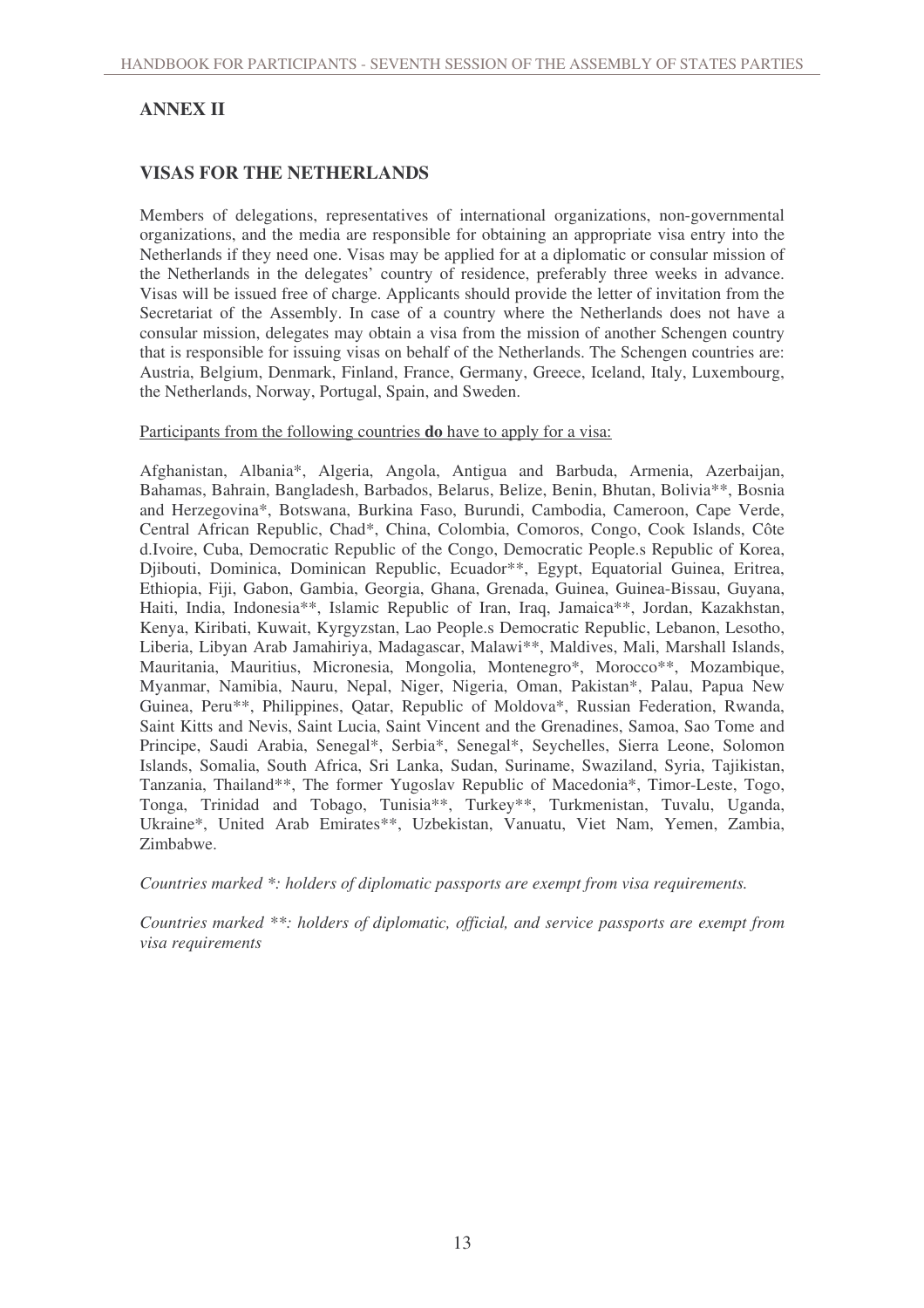Participants from member States of the European Union and Schengen countries as well as the following countries **do not** require a visa for entry into the Netherlands:

Andorra, Argentina, Australia, Brazil, Brunei Darussalam, Bulgaria, Canada, Chile, Costa Rica, Croatia, Cyprus\*, Czech Republic, El Salvador, Estonia, Guatemala, Holy See, Honduras, Hungary, Israel, Japan, Latvia, Liechtenstein, Lithuania, Malaysia, Malta, Mexico, Monaco, New Zealand, Nicaragua, Panama, Paraguay, Poland, Republic of Korea, Romania, San Marino, Singapore, Slovakia, Slovenia, Switzerland, United States of America, Uruguay, Venezuela.

\* A visa is required of anyone holding a certificate of identity issued by the Government of Cyprus

**For visa forms, please visit the following website:** www.minbuza.nl/en/welcome/comingtoNL, visas\_x\_consular\_services/index.html

**For a list of Dutch consulates, please visit:** http://www.minbuza.nl/en/home (click on Missions)